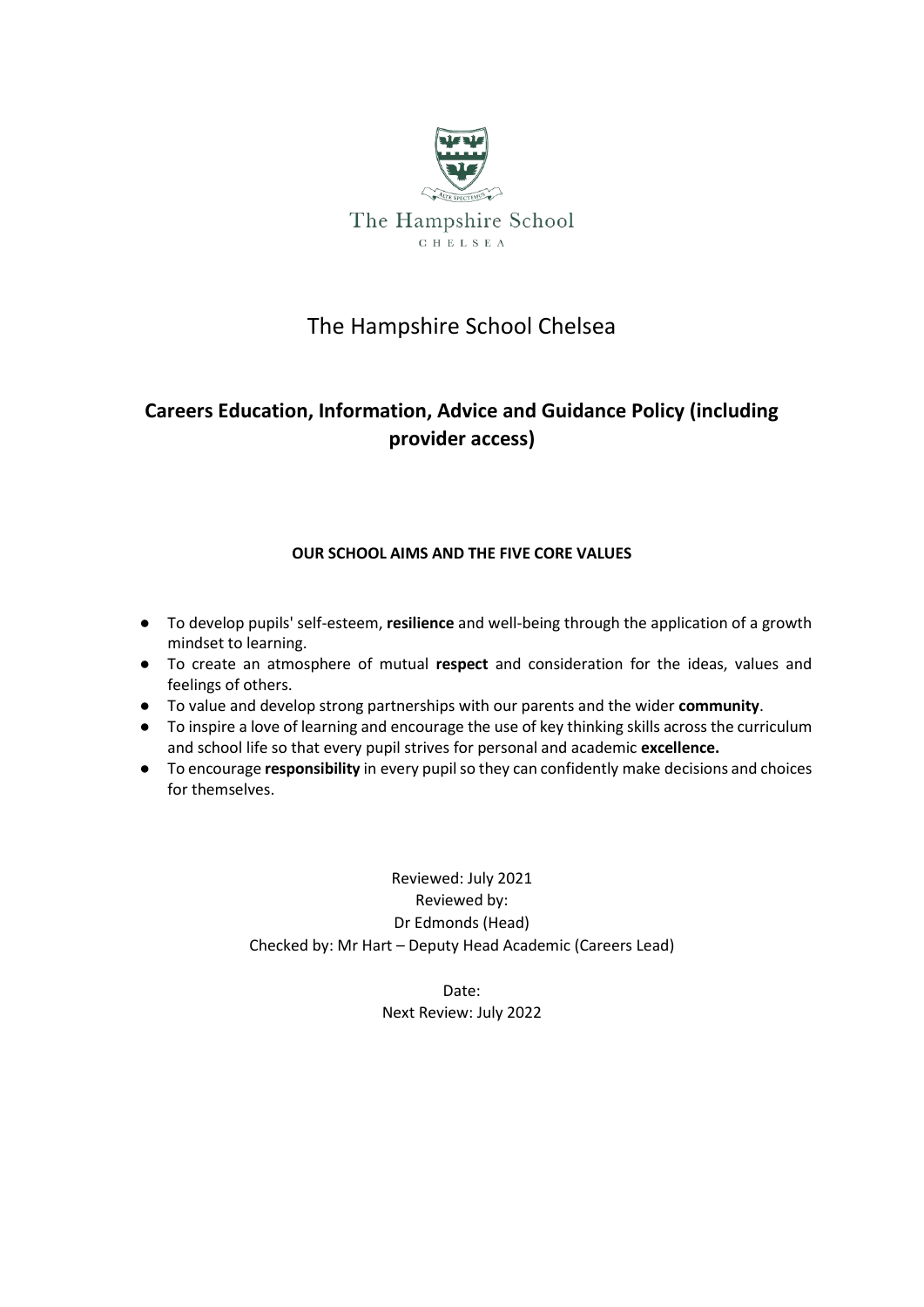#### **Objectives of the School' curriculum:**

We are committed to providing an educational environment that challenges, empowers, excites and involves every single pupil in the school through a curriculum which:

- At each level prepares pupils for the opportunities, responsibilities and experiences of the next stage of their education and lives
- Challenges the individual academically and allows them to discover their own intellectual strengths in the pursuit of academic excellence and encourages a love of learning
- Encourages independent learning and critical thinking skills and provides opportunities for pupils to express their learning and understanding in different ways to express their learning and understanding in different ways
- Is balanced and broadly based and encourages pupils to explore a breadth of academic, cultural, aesthetic, creative and sporting interests
- Is flexible enough to respond to change and incorporates innovation as appropriate
- Enables pupils to acquire skills in speaking and listening, literacy and numeracy
- Uses technology effectively in supporting teaching and learning and gives pupils opportunity to present work in personalised ways.
- Ensures pupils have an understanding of their own personal safety and that of others, including awareness of safeguarding
- Enables our pupils to work collaboratively and successfully develop the 'soft skills', and key skills, needed to equip them for life.
- Encourages respect for other people, paying particular regard to the protected characteristics stated in the 2010 Equality Act (i.e. age, disability, gender reassignment, marriage and civil partnership, pregnancy and maternity, race, religion or belief, sex and sexual orientation).
- Enables pupils to know themselves better and begin to understand how their strengths, weaknesses and interests relate to the world of work, providing impartial and nonstereotyped guidance and support to help pupils make informed choices in the selection of future subject choices and begin to consider their options for higher education, training and careers.
- To ensure that pupils develop an understanding of fundamental British Values and uphold these throughout the curriculum. In the Pre-School setting, British Values are covered in PSED where the children learn how to manage their feelings, behaviour, right from wrong and gain an awareness of people and communities. In Year One – Year Eight, British Values are integrated into the ethos of the school with pupils engaging in how the school's Core Values of Respect, Resilience, Responsibility, Community and Excellence relate to their lives. Fundamental British Values are discussed in assemblies, School Council Development Group meetings and PSHEE lessons.

#### **Vision and purpose of the Career's Policy**

Promoting a career development culture is essential and links to our Core Values and ethos at The Hampshire School Chelsea. We aim to support the aspirations of all our learners and to ensure that they gain the understanding, skills and experience they need to make progress and succeed in learning and in the workplace. We believe that effective careers education and guidance not only contributes to the wellbeing of individuals but also to the wellbeing of their families, the communities to which they belong, wider society, businesses and the economy, as well as raising the aspirations and achievements of all concerned.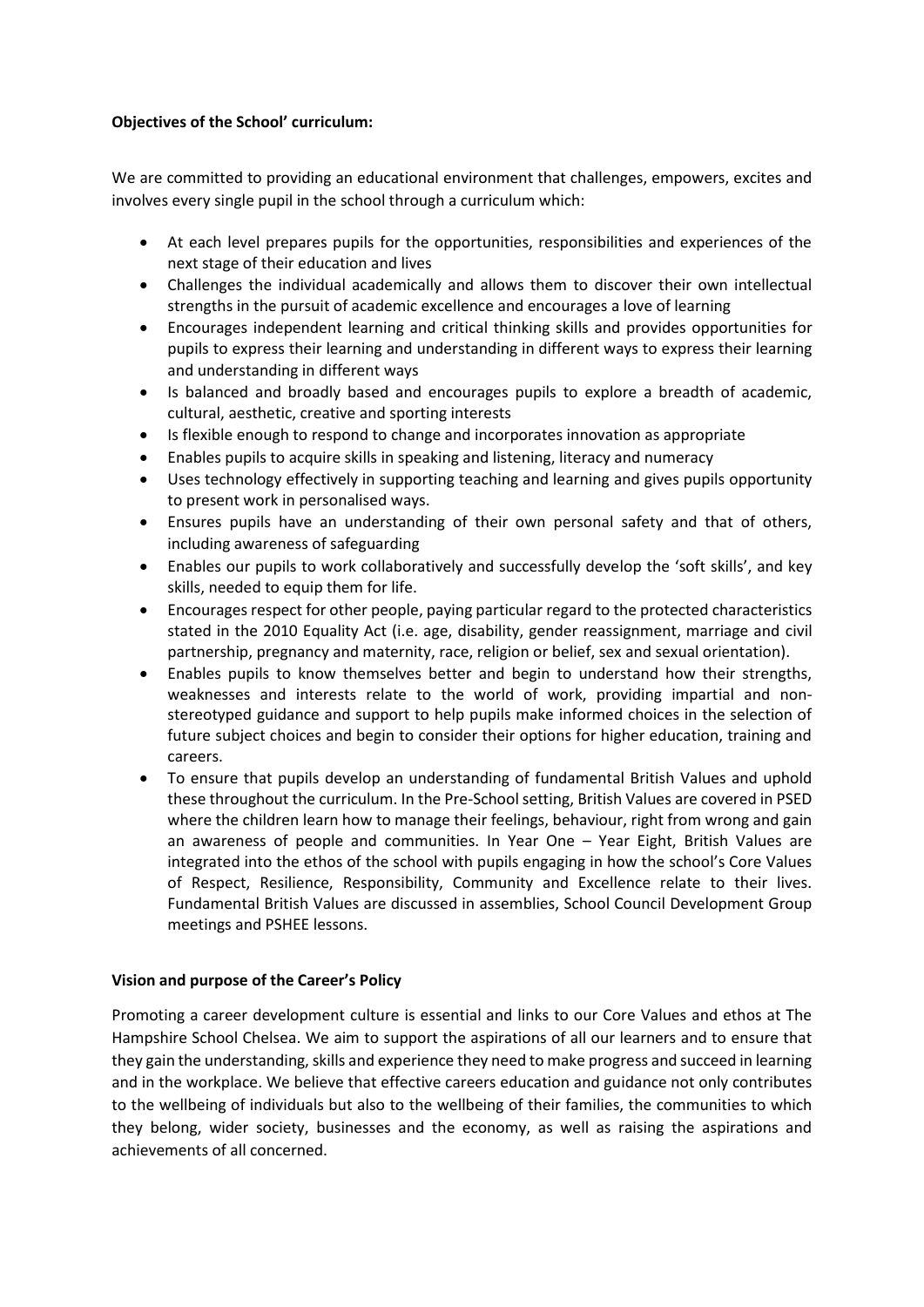#### **The School's Commitment: national and local expectations**

#### We are committed to:

Providing impartial careers guidance for our pupils in Y7/8 as required by the Section 42B of the Education Act 1997, 2011 Education Act and 2018 Statutory Guidance for the State Sector.

- In implementing this duty, we will pay particular regard to the DfE's principles of good practice with regard to fulfilling our duty to provide careers education, advice and guidance.
- Fulfilling our duties under the Equality Act 2010 to promote equality of opportunity, foster good relations amongst all people, eliminate harassment and discriminatory practices and support children with protected characteristics.
- Having a named Careers Leader for The Hampshire School Chelsea. Mr Hart, Deputy Head Academic[, a.hart@thehampshireschoolchelsea.co.uk.](mailto:a.hart@thehampshireschoolchelsea.co.uk)

#### **Current priorities**

Our careers strategy is informed by these current priorities:

- Supporting individual pupil's aspirations, thereby improving engagement, independent learning and attainment and ensuring positive destinations to senior schools;
- Meeting the needs of specific groups including our EAL pupils, looked after children and children with special educational needs and disabilities
- Developing learners' organisational and leadership skills, especially those associated with career adaptability, resilience, enterprise and, in the longer term, employability
- Improving young people's working lives by helping them to identify the values that are important to them through the School's Core Values and contributing to the wellbeing of others through the School's School Council Development Groups, voluntary opportunities and engagement in the local community
- Developing the use of digital technologies to meet young people's career development needs in conjunction with face-to-face support for example in the use of adaptive learning programmes, interview experience and preparation for senior school entrance criteria
- To provide access for a range of local providers and members of the school community, including parents, about careers, incorporating presentations in assemblies, group discussions and taster events at other Bellevue schools;
- Supporting pupils to gain an understanding of the technical education qualifications and apprenticeships system in the UK
- An overview of the qualifications needed to progress through the education system in the UK with reference to post 16 options.
- The opportunity to develop key skills for the workplace (e.g. IT, knowledge and personal skills) for further training options, including writing a CV and personal statements.
- To understand how to make applications for future educational opportunities, including senior school applications, a Senior Schools event and meeting entrance criteria;
- Regarding a skills audit to identify competences and attitudes to learning, including use of PASS and CAT4s results to support their progression.
- Senior schools Fayre for pupils and parents to widen knowledge of next steps in education for local, regional and national opportunities and the required admissions and skills requirement.